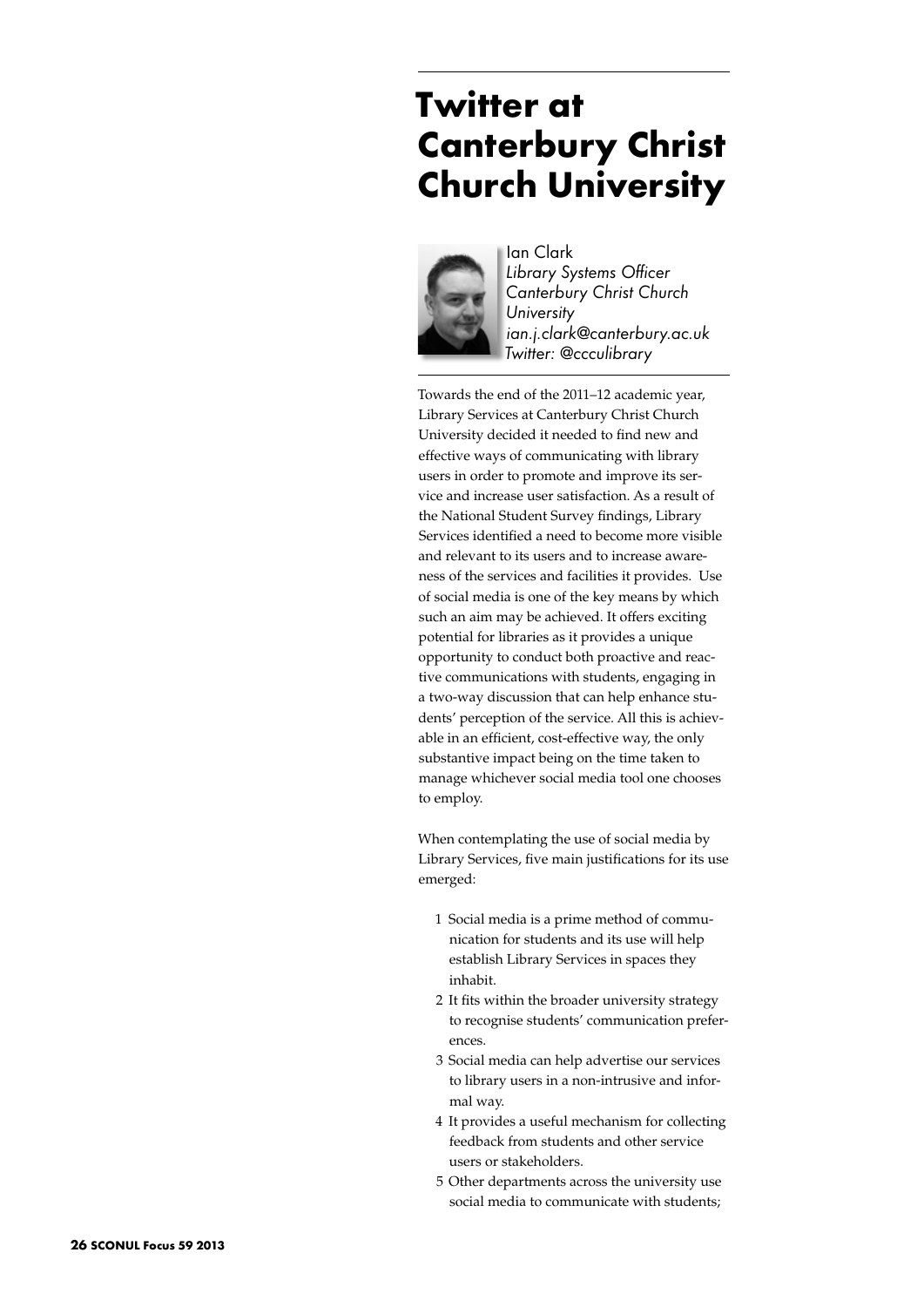Library Services may be perceived as being out of touch if it does not also engage with these channels.

In light of these considerations, Library Services agreed to the adoption of a pilot scheme to explore the potential of social media for improving communications with students.

Following approval of the working group's strategy document, the group then set about exploring the available tools, researching how they had been used in other institutions to help inform the decision-making process. The experience of other universities in using social media was instructive in how we moved forward with the pilot. We talked to individuals at other universities to gauge how they used social media, what problems they encountered and what worked for them. Addressing some of the issues others had encountered helped us to develop our strategy.

We considered whether to use Twitter or Facebook during the pilot as both were familiar to the group and popular and widely used by students. We chose the former as it appeared to offer most of the functionality that we required, particularly the ability to engage with students regarding the service and deal with feedback in a proactive and effective manner. Unlike Facebook, Twitter enables us to seek out comments from students about Library Services and to address issues raised in a way that reflects well on the department. Facebook, on the other hand, relies on students coming to the library space to engage. For a 'quick win', it therefore seemed that Twitter would be more effective.

At the start of the process we developed and wrote a pilot proposal for the introduction of the Twitter account. It gave the group the opportunity to think carefully about a number of aspects. What should be tweeted? What kind of tone should we adopt? How would we deal with complaints? How would we ensure consistency across other communications channels? How would we evaluate the success or failure of the account? Consideration of these questions helped us to clarify our approach ahead of the launch of the pilot.

In terms of what we tweeted, we were obviously keen to tweet things that promoted certain aspects of the service. For example, this might include highlighting existing or upcoming services, improvements made to services, advertising dropin sessions, library news and renewals reminders

in the run-up to vacations. We would also try to deal with tweets in a timely fashion, but while we wanted to ensure as comprehensive a service as possible, we also wanted to avoid dealing with queries outside working hours. Therefore we resolved to deal with calls at the earliest opportunity within office hours.

As the project was a pilot, we did not have the advantage of a budget with which to promote the account and raise awareness of its existence among students. We were, however, given a space to place an advertisement on the flatscreen TV behind the main student service desk. This was particularly beneficial, as at the start of term a significant number of students tend to be queuing at the desk throughout the day.

Because of the lack of dedicated funding, we were aware that we needed to be smart in the way we used Twitter to build awareness. We did so by following established, official university Twitter accounts and encouraging them to point students in our direction; we also tried to utilise effectively the tools available via Twitter, one of the most useful of which is the search functionality.

As well as conducting basic searches across Twitter, buried in its web pages is an advanced search form which has a number of useful features, including the useful location search. This enables the user to enter terms and search near a specific location. So, in our case, we entered the term 'library' and used that as a basis of a location search in Canterbury. This enabled us to track any mentions of the word library in the Canterbury area. Of course, there is more than one library in Canterbury (and there are, of course, other types of library that people could refer to) so tweets referencing the word 'library' were to be treated with care.

Not only did we need to make sure that users were referencing our library rather than one of the others in the city, we also had to make sure they were our students before engaging with them. Cross-referencing their name with our library management system appeared to us to be a little intrusive from the point of view of the user, so we relied purely on what was written in their Twitter bio, the short description of themselves users submit. If it didn't clearly state in the biography that they were a student at Canterbury Christ Church University, then we did not interact with them. If, on the other hand, it was clear that they were, then we interacted with them, seeking to address any problems raised or acknowledging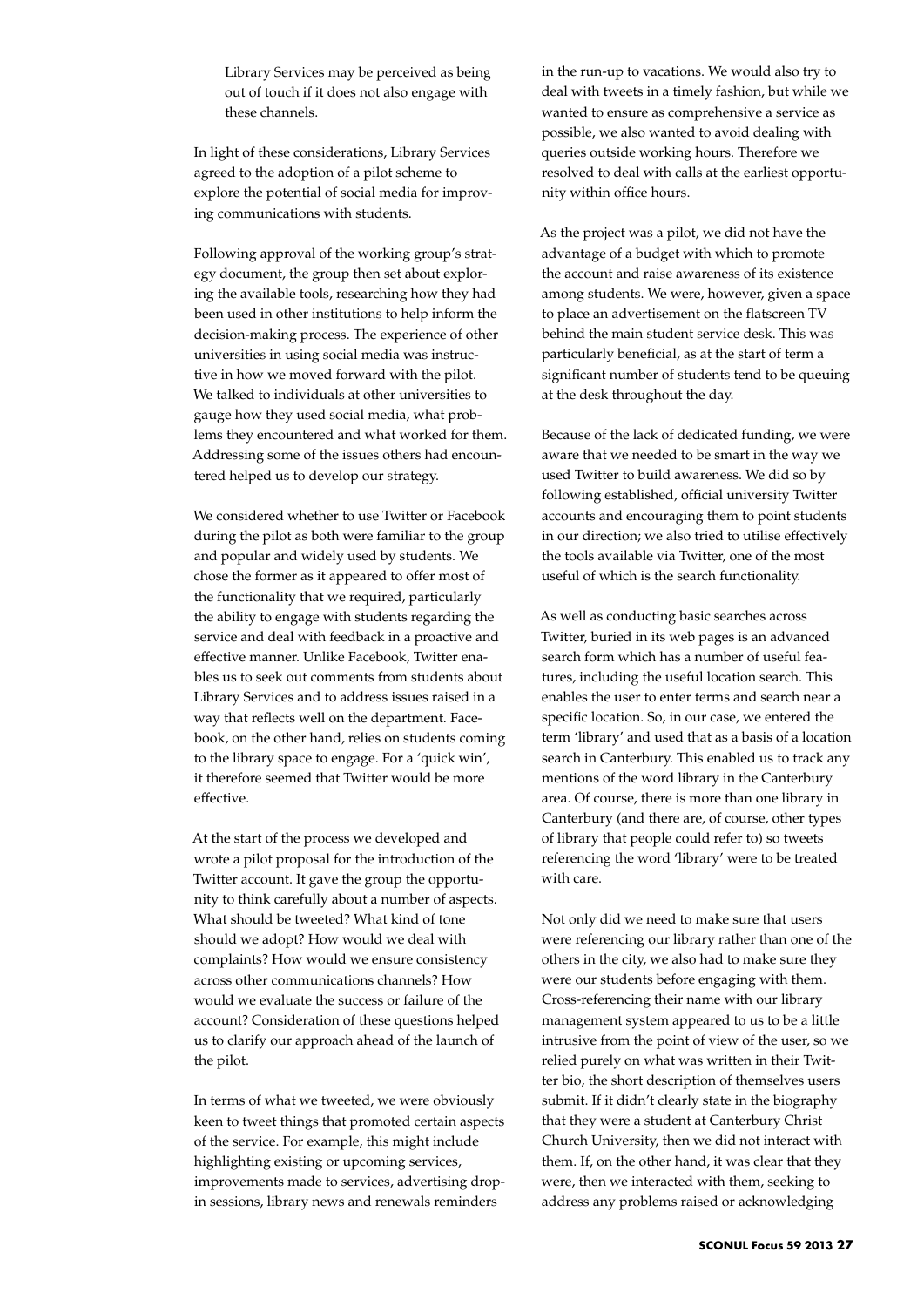any positive feedback made. Whilst this would seem a little intrusive, students were, without exception, pleased that we had engaged with them. This is consistent with research that has shown that 50% of users expect a response on Twitter regarding a complaint and 83% liked or loved getting a response to a complaint.<sup>1</sup> Whilst it can seem uncomfortable to approach a user when they haven't directed their comments to you, users do appear to welcome the proactive approach and, furthermore, engaging in this way has the added benefit of spreading the word about the library's presence on Twitter. Many users followed the account after our engagement and some even pass comments on our interaction to their followers, broadening the audience.

We evaluated the success of the pilot towards the end to see whether the Twitter account had both met the aims that we had set out at the beginning and proved to be a popular tool with students. When drafting our pilot proposal we decided that the collection of both qualitative and quantitative data would be useful in evaluating the pilot effectively.

In terms of quantitative data, we decided to collect weekly data on number of followers, number of 'mentions' (tweets directed towards our account), retweets (tweets that were re-posted by others) and favourites. We also initially tried to keep track of how our followers broke down by student / staff / other. Whilst not scientific by any stretch of the imagination, it gave us a useful early indicator as to whom we were reaching and how successful our strategy had been in attracting our target audience (students). Up until we hit around 200 followers, around 75% of our followers were students.

In terms of qualitative data, we used Storify to create a record of all our interactions with students. We discounted simply 'favouriting' the tweets sent to us by students, as retrieving tweets in this way isn't particularly user-friendly and didn't provide much opportunity to contextualise the tweets we were sent. Storify enables users to pull tweets together to create a linear narrative. This helps to put the tweets in a logical order and, with the ability to insert additional text, allows for a degree of context to be added, explaining the nature of the conversation and any related outcomes. Furthermore, once added, the tweet is stored on the template, so even if it is deleted by the user, or if the user's account becomes defunct, the evidence of the conversation remains.

At the end of the pilot, the stored tweets were grouped together into common themes and added to the final evaluation document. A brief analysis of each interaction was added to the main body of the document, indicating the nature of the interaction and what we learnt from it. Fortunately, there were plenty of good examples of the ways in which we had interacted with students, including dealing with account problems, locating online resources, providing advice on technical issues and proactively engaging with various issues raised by students about library services.

This combination of qualitative and quantitative data was particularly effective. By presenting examples of interactions between the account and our students we were able to draw firm conclusions about what worked, and relate this to the outcomes of such interactions. We were able to demonstrate clearly how the Twitter account could be used to resolve certain issues as well as highlighting other issues that students were experiencing that perhaps had not been identified previously. Whilst the quantitative data was useful (in demonstrating number of followers, etc.), it was the qualitative data that was most effective in demonstrating the value of the Twitter account and reinforcing the need to maintain and develop our presence there.

Overall, we learnt a great deal from our experiences throughout the pilot. We felt the process of setting out a formal pilot proposal provided us with a good focus on how the account should be used and how we could get the most out of it. We also felt that keeping qualitative data was very useful in helping to formulate an effective evaluation, making it easier to provide valuable evidence demonstrating its value to Library Services. However, we have also found it difficult to strike the balance between tweeting too much and tweeting too little, and specifically what we should be tweeting about. Spending a bit of time on planning ahead has helped a great deal; we use a timetable in the form of a shared document broken down by weeks incorporates various things that will be happening across library Services on all our campuses. It is, however, very easy to slip into tweeting solely about specific library 'news', which results in a series of tweets about, for example, online database services that are unavailable. Whilst sometimes this is unavoidable, more time spent planning content would help. That said, given our experiences, we would certainly recommend the development of a Twitter account as a way to address the need to improve communications with users. Just make